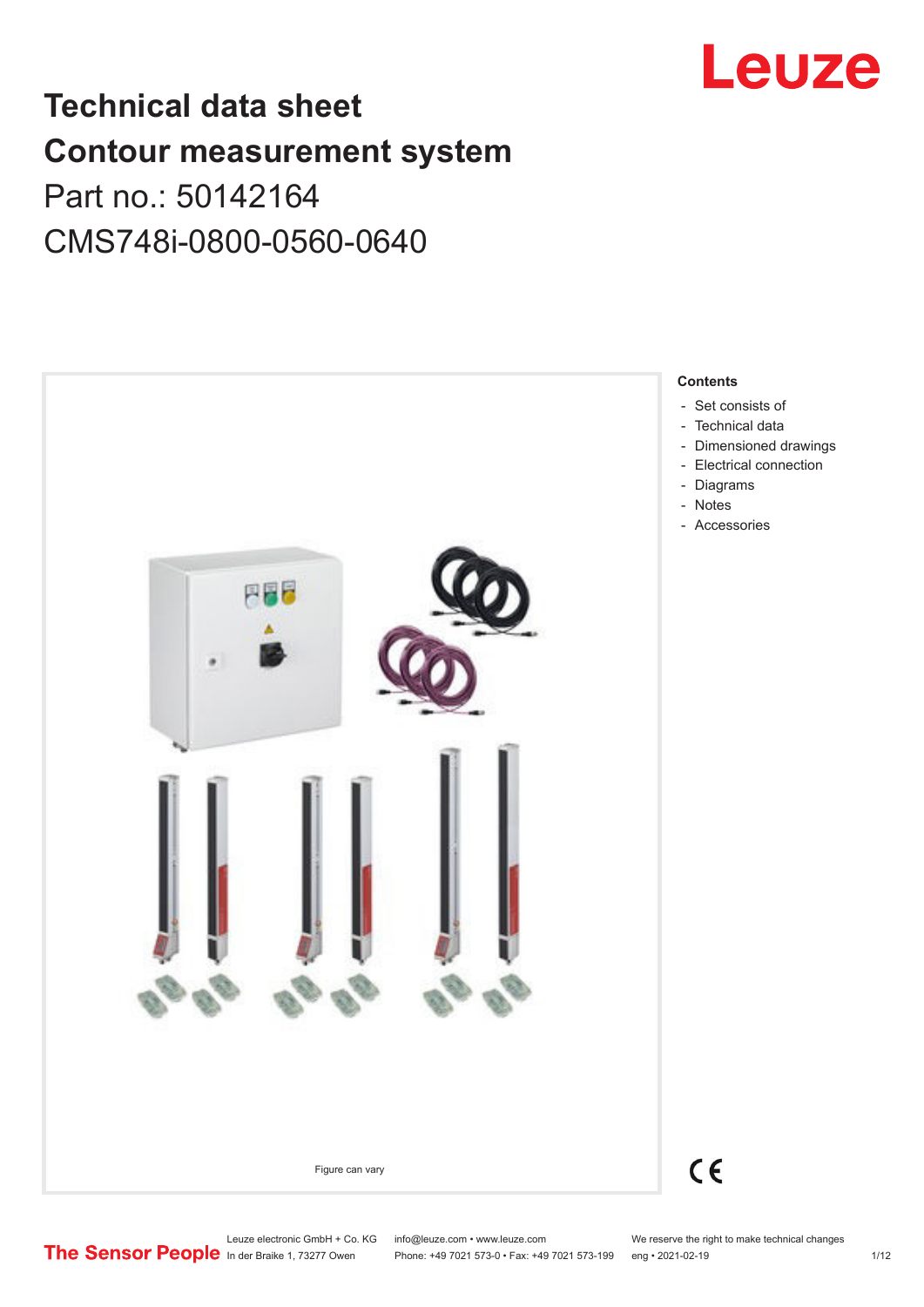# **Set consists of**

|        | <b>Quantity</b> Part no. |          | <b>Designation</b>              | <b>Article</b>                               | <b>Description</b>                                                                                                                                                                                                                                    |
|--------|--------------------------|----------|---------------------------------|----------------------------------------------|-------------------------------------------------------------------------------------------------------------------------------------------------------------------------------------------------------------------------------------------------------|
|        | 6                        | 424417   | <b>BT-2P40</b>                  | Mounting bracket set                         | Bore hole 1: M6<br>Bore hole 2: M6<br>Design of mounting device: Mounting clamp<br>Fastening, at system: Groove mounting<br>Mounting bracket, at device: Groove mounting<br>Type of mounting device: Clampable<br>Material: Metal                     |
|        | $\mathbf{1}$             | 50118743 | $L-M12$                         | CML730i-R05-560.A/ Light curtain receiver    | Operating range: 0.1  4.5 m<br>Interface: IO-Link<br>Connection: Connector, M12, Axial, 8-pin                                                                                                                                                         |
|        | 1                        | 50118744 | L-M12                           | CML730i-R05-640.A/ Light curtain receiver    | Operating range: 0.1  4.5 m<br>Interface: IO-Link<br>Connection: Connector, M12, Axial, 8-pin                                                                                                                                                         |
|        | $\mathbf{1}$             | 50118746 | $L-M12$                         | CML730i-R05-800.A/ Light curtain receiver    | Operating range: 0.1  4.5 m<br>Interface: IO-Link<br>Connection: Connector, M12, Axial, 8-pin                                                                                                                                                         |
|        | $\mathbf{1}$             | 50118582 | M12                             | CML730i-T05-560.A- Light curtain transmitter | Operating range: 0.1  4 m<br>Connection: Connector, M12, Axial, 5-pin                                                                                                                                                                                 |
|        | $\mathbf{1}$             | 50118583 | M12                             | CML730i-T05-640.A- Light curtain transmitter | Operating range: 0.1  4 m<br>Connection: Connector, M12, Axial, 5-pin                                                                                                                                                                                 |
|        | $\mathbf{1}$             | 50118585 | M12                             | CML730i-T05-800.A- Light curtain transmitter | Operating range: 0.1  4 m<br>Connection: Connector, M12, Axial, 5-pin                                                                                                                                                                                 |
| a<br>a | $\sqrt{3}$               | 50129781 | KDS DN-M12-5A-<br>M12-5A-P3-050 | Interconnection cable                        | Suitable for interface: IO-Link, DeviceNet, CANopen<br>Connection 1: Connector, M12, Axial, Female, A-coded, 5-pin<br>Connection 2: Connector, M12, Axial, Male, A-coded, 5-pin<br>Shielded: Yes<br>Cable length: 5,000 mm<br>Sheathing material: PUR |
|        | 3                        | 50135146 | 8A-P1-050                       | KDS S-M12-8A-M12- Interconnection cable      | Connection 1: Connector, M12, Axial, Female, A-coded, 8-pin<br>Connection 2: Connector, M12, Axial, Male, A-coded, 8-pin<br>Shielded: Yes<br>Cable length: 5,000 mm<br>Sheathing material: PUR                                                        |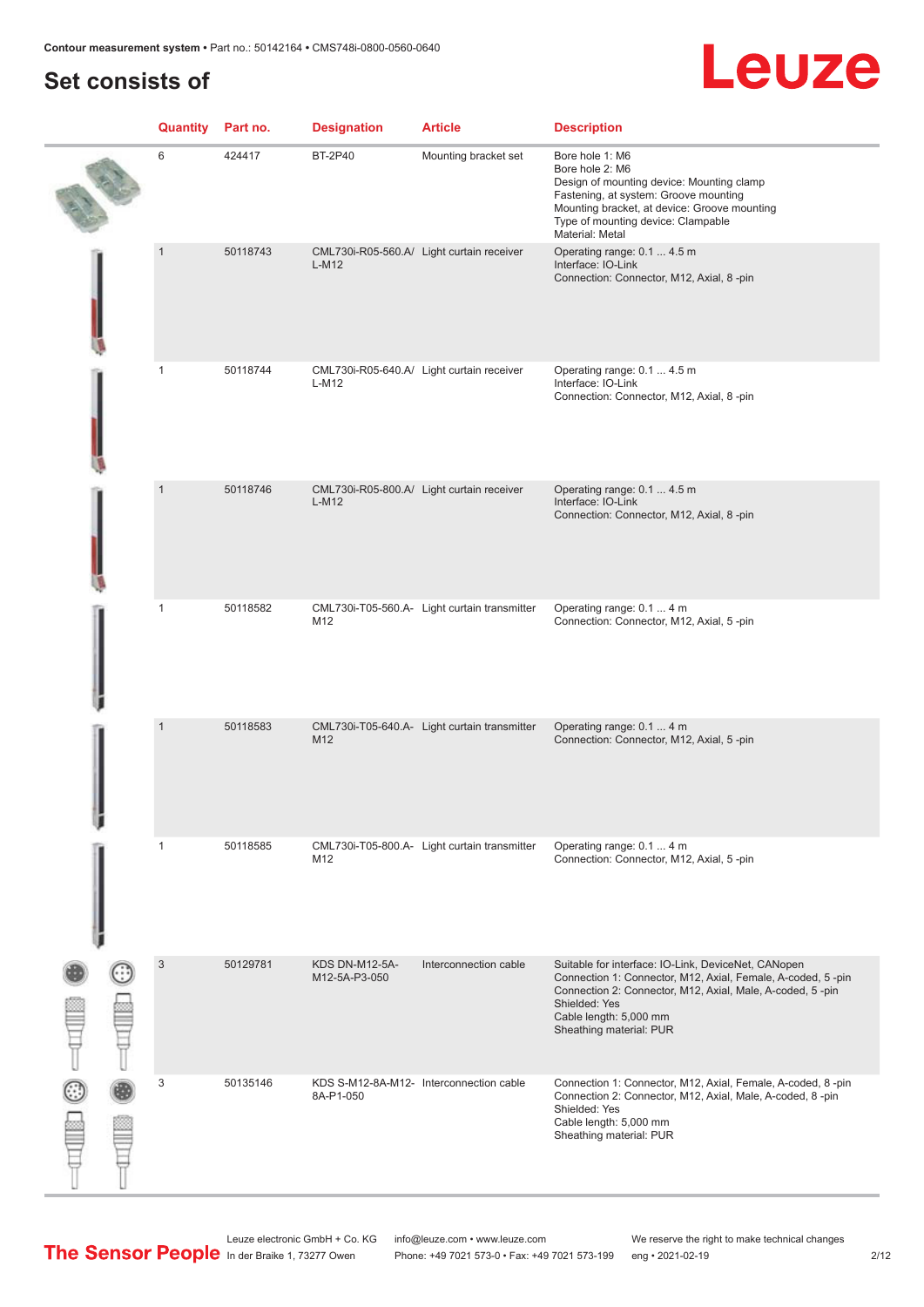# <span id="page-2-0"></span>**Set consists of**

### Leuze **Quantity Part no. Designation Article Description** 1 50142331 LSC748-000-100 Switch cabinet Supply voltage: 100 ... 263 V, AC Switching inputs: 4 Piece(s) 円器器 Switching outputs: 4 Piece(s) Connections: 13 Piece(s) 勝

# **Technical data**

### **Basic data**

| <b>Series</b>                                  | CMS 7xxi                                 |
|------------------------------------------------|------------------------------------------|
| <b>Contains</b>                                | 1x dongle CMS700                         |
| Order guide                                    | Additional models on request             |
| <b>Functions</b>                               |                                          |
| <b>Functions</b>                               | For a minimum object height $\geq 50$ mm |
| <b>Optical data</b>                            |                                          |
| <b>Operating range</b>                         | Guaranteed operating range               |
| <b>Operating range</b>                         | 0.14.5m                                  |
| Operating range, transparent media             | 0.1 1.75 m                               |
| <b>Operating range limit</b>                   | Typical operating range                  |
| <b>Operating range limit</b>                   | 0.16m                                    |
| <b>Measurement field length 1</b>              | 800 mm                                   |
| <b>Measurement field length 2</b>              | 560 mm                                   |
| <b>Measurement field length 3</b>              | 640 mm                                   |
| Beam spacing                                   | 5 <sub>mm</sub>                          |
|                                                |                                          |
| <b>Electrical data</b>                         |                                          |
| <b>Protective circuit</b>                      | Polarity reversal protection             |
|                                                | Short circuit protected                  |
|                                                | <b>Transient protection</b>              |
| Output current, continuous current per 100 mA  |                                          |
| channel, max.                                  |                                          |
|                                                |                                          |
| Performance data                               |                                          |
| Supply voltage U <sub>B</sub>                  | 100  263 V, AC                           |
| Open-circuit current                           | 250 mA                                   |
|                                                |                                          |
| Inputs<br>Number of digital switching inputs   | 4 Piece(s)                               |
|                                                |                                          |
| <b>Switching inputs</b>                        |                                          |
| <b>Type</b>                                    | Digital switching input                  |
| Voltage type                                   | DC                                       |
| <b>Switching voltage</b>                       | 24 V, VIN                                |
|                                                |                                          |
| Outputs                                        |                                          |
| Number of digital switching outputs 4 Piece(s) |                                          |
|                                                |                                          |
| <b>Switching outputs</b>                       |                                          |
| <b>Type</b>                                    | Digital switching output                 |
| <b>Voltage type</b>                            | AC                                       |
| <b>Switching voltage</b>                       | 24 V, VIN                                |
|                                                |                                          |

### **Interface**

**Type** EtherNet TCP/IP, PROFINET

| <b>Ethernet</b>              |                                                                                            |
|------------------------------|--------------------------------------------------------------------------------------------|
| <b>Function</b>              | Configuration / process data                                                               |
|                              |                                                                                            |
| <b>Profinet</b>              |                                                                                            |
| <b>Function</b>              | Configuration / process data                                                               |
| <b>Connection</b>            |                                                                                            |
| <b>Number of connections</b> | 9 Piece(s)                                                                                 |
| <b>Connection 1</b>          |                                                                                            |
| <b>Function</b>              | Earthing                                                                                   |
| Type of connection           | Earthing strap                                                                             |
| <b>Material</b>              | Metal                                                                                      |
|                              |                                                                                            |
| <b>Connection 2</b>          |                                                                                            |
| <b>Function</b>              | Voltage supply                                                                             |
| Type of connection           | Harting connector                                                                          |
| <b>Material</b>              | Metal                                                                                      |
| <b>Connection 3</b>          |                                                                                            |
| <b>Function</b>              | Length measuring light curtain connec-<br>tion (not in combination with rotary<br>encoder) |
| <b>Type of connection</b>    | Connector                                                                                  |
| <b>Thread size</b>           | M <sub>12</sub>                                                                            |
| Type                         | Male                                                                                       |
| <b>Material</b>              | Metal                                                                                      |
| No. of pins                  | 8-pin                                                                                      |
| Encoding                     | A-coded                                                                                    |
| <b>Connection 4</b>          |                                                                                            |
| <b>Function</b>              | Width measuring light curtain connection                                                   |
| Type of connection           | Connector                                                                                  |
| <b>Thread size</b>           | M12                                                                                        |
| <b>Type</b>                  | Male                                                                                       |
| <b>Material</b>              | Metal                                                                                      |
| No. of pins                  | 8-pin                                                                                      |
| Encoding                     | A-coded                                                                                    |
| <b>Connection 5</b>          |                                                                                            |
| <b>Function</b>              | Height measuring light curtain connec-<br>tion                                             |
| <b>Type of connection</b>    | Connector                                                                                  |
| <b>Thread size</b>           | M12                                                                                        |
| <b>Type</b>                  | Male                                                                                       |
| <b>Material</b>              | Metal                                                                                      |
| No. of pins                  | 8-pin                                                                                      |
| Encoding                     | A-coded                                                                                    |
|                              |                                                                                            |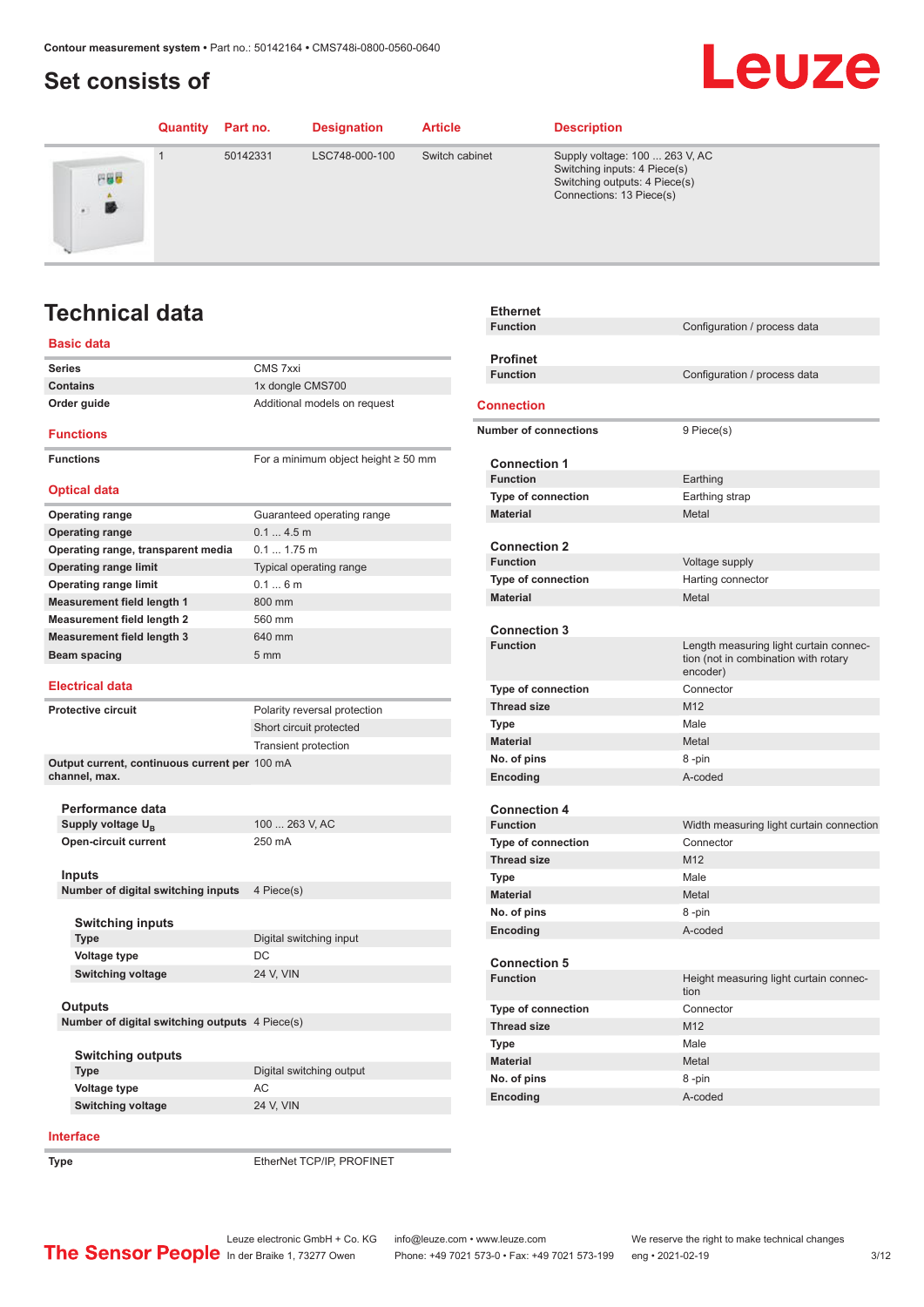## **Technical data**

# Leuze

| <b>Connection 6</b> |  |
|---------------------|--|
|---------------------|--|

| <b>Function</b>           | Rotary encoder connection (not in<br>combination with length measuring light<br>curtain) |
|---------------------------|------------------------------------------------------------------------------------------|
| <b>Type of connection</b> | Connector                                                                                |
| <b>Thread size</b>        | M <sub>12</sub>                                                                          |
| Type                      | Male                                                                                     |
| <b>Material</b>           | Metal                                                                                    |
| No. of pins               | 8-pin                                                                                    |
| Encoding                  | A-coded                                                                                  |
| <b>Connection 7</b>       |                                                                                          |
| <b>Function</b>           | <b>External Ethernet TCP/IP connection</b>                                               |
| Type of connection        | Connector                                                                                |
| <b>Thread size</b>        | M <sub>12</sub>                                                                          |
| Type                      | Male                                                                                     |
| <b>Material</b>           | Metal                                                                                    |
| No. of pins               | 4-pin                                                                                    |
| Encoding                  | A-coded                                                                                  |
|                           |                                                                                          |
| <b>Connection 8</b>       |                                                                                          |
| <b>Function</b>           | PROFINET IN connection (optional)                                                        |
| <b>Type of connection</b> | Connector                                                                                |
| <b>Thread size</b>        | M12                                                                                      |
| <b>Type</b>               | Male                                                                                     |
| <b>Material</b>           | Metal                                                                                    |
| No. of pins               | 4-pin                                                                                    |
| <b>Encoding</b>           | A-coded                                                                                  |
| <b>Connection 9</b>       |                                                                                          |
| <b>Function</b>           | PROFINET OUT connection (optional)                                                       |
| <b>Type of connection</b> | Connector                                                                                |
| <b>Thread size</b>        | M12                                                                                      |
| <b>Type</b>               | Male                                                                                     |
| <b>Material</b>           | Metal                                                                                    |
| No. of pins               | 4-pin                                                                                    |

**Encoding** A-coded

### **Mechanical data**

| Design                  | Cubic                                                           |
|-------------------------|-----------------------------------------------------------------|
| <b>Housing material</b> | Metal                                                           |
| <b>Metal housing</b>    | Aluminum                                                        |
| Lens cover material     | Plastic                                                         |
| <b>Housing color</b>    | Gray                                                            |
|                         | Red                                                             |
| <b>Note</b>             | Dimensions of individual set items, see<br>dimensioned drawings |

### **Operation and display**

| <b>Note</b>                    | This information refers to the switch<br>cabinet |
|--------------------------------|--------------------------------------------------|
| Type of display                | LED                                              |
| <b>Number of LEDs</b>          | 3 Piece(s)                                       |
| Type of configuration          | performed via webConfig                          |
| <b>Operational controls</b>    | Rotary switch                                    |
| <b>Environmental data</b>      |                                                  |
| Ambient temperature, operation | 045 °C                                           |
| Ambient temperature, storage   | $-20$ 70 °C                                      |
| <b>Certifications</b>          |                                                  |
| <b>Certifications</b>          | <b>CSA</b>                                       |
| <b>Classification</b>          |                                                  |
| <b>Customs tariff number</b>   | 90314990                                         |
| eCl@ss 5.1.4                   | 27270910                                         |
| eCl@ss 8.0                     | 27270910                                         |
| eCl@ss 9.0                     | 27270910                                         |
| eCl@ss 10.0                    | 27270910                                         |
| eCl@ss 11.0                    | 27270910                                         |
| <b>ETIM 5.0</b>                | EC002549                                         |
|                                |                                                  |
| <b>ETIM 6.0</b>                | EC002549                                         |

Leuze electronic GmbH + Co. KG info@leuze.com • www.leuze.com We reserve the right to make technical changes In der Braike 1, 73277 Owen Phone: +49 7021 573-0 • Fax: +49 7021 573-199 eng • 2021-02-19 4 /12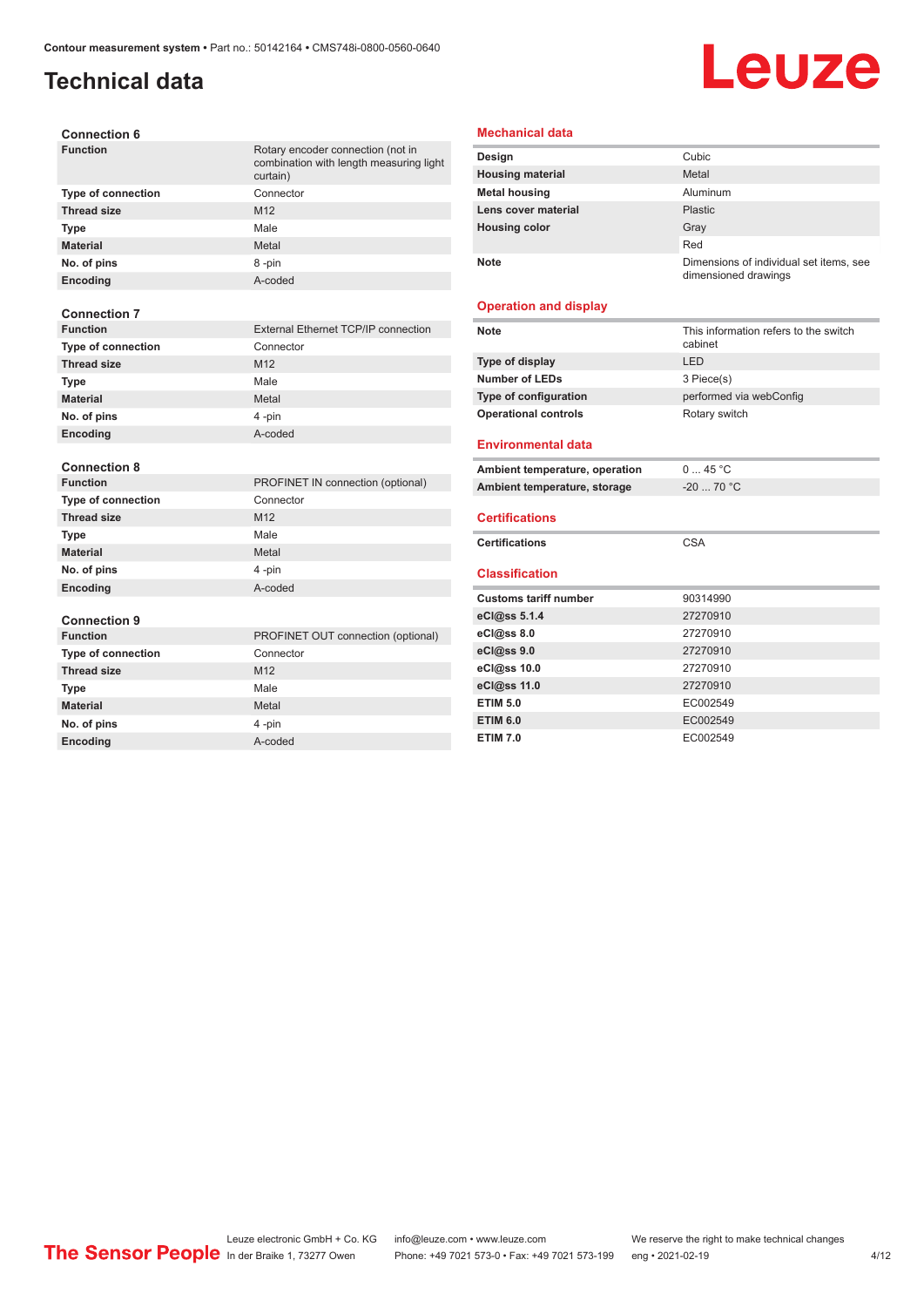## <span id="page-4-0"></span>**Dimensioned drawings**

All dimensions in millimeters

Light curtain transmitter and receiver

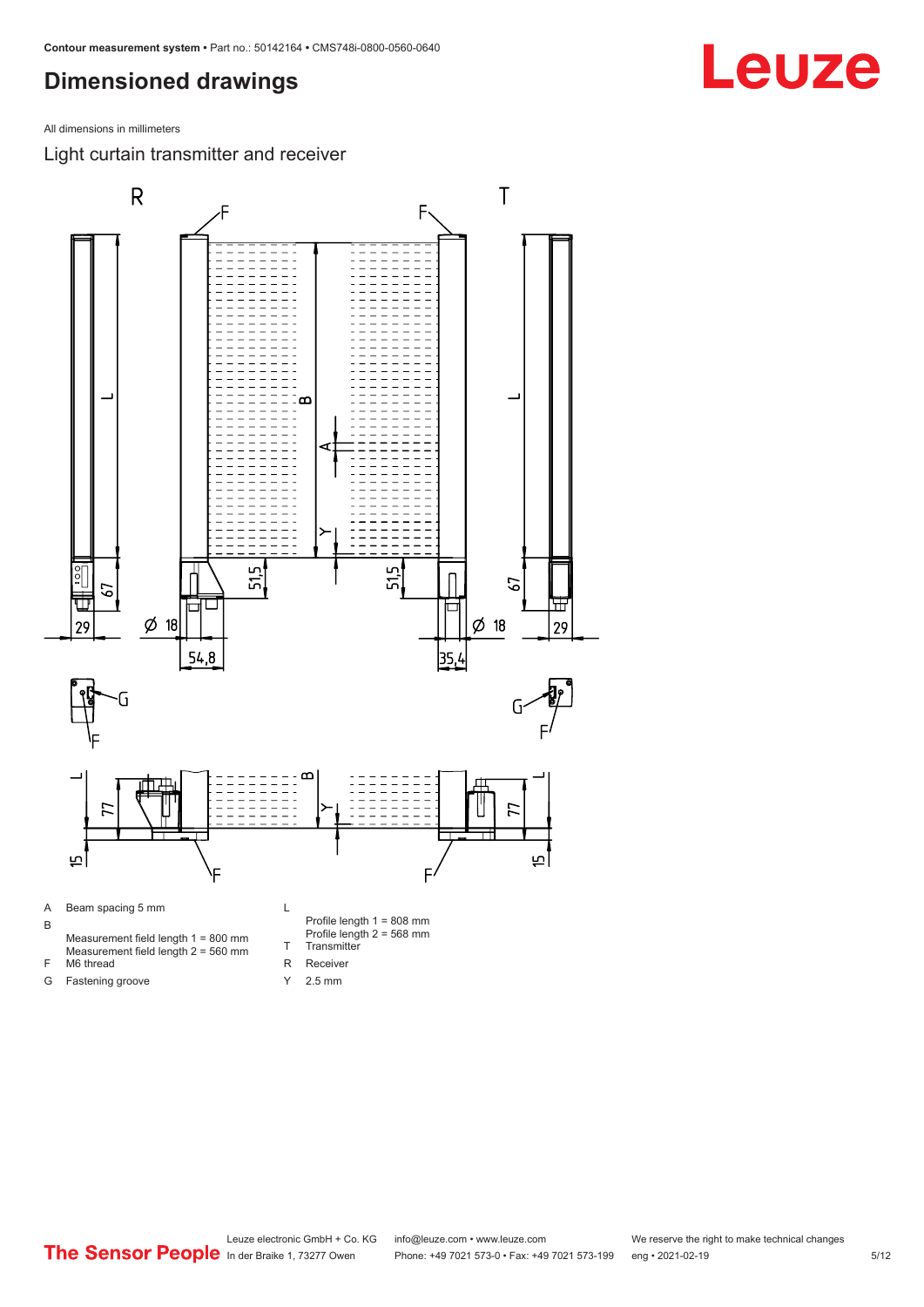# **Dimensioned drawings**

# Leuze

Switch cabinet





210



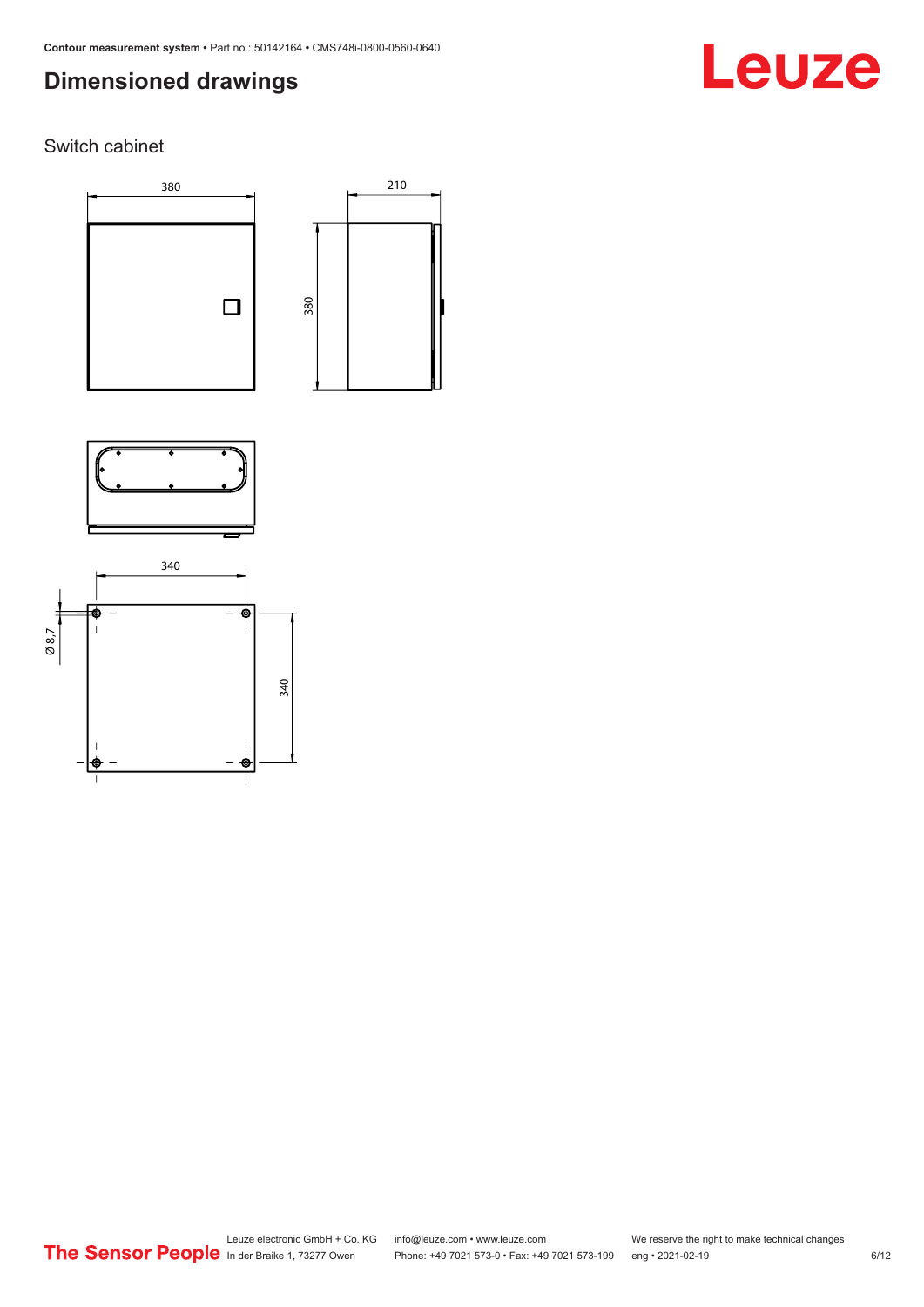## <span id="page-6-0"></span>**Dimensioned drawings**

Mounting bracket







# **Electrical connection**

| <b>Connection 1</b> |                                                                                       |
|---------------------|---------------------------------------------------------------------------------------|
| <b>Function</b>     | Earthing                                                                              |
| Type of connection  | Earthing strap                                                                        |
| <b>Material</b>     | Metal                                                                                 |
|                     |                                                                                       |
| <b>Connection 2</b> | <b>XS1000</b>                                                                         |
| <b>Function</b>     | Voltage supply                                                                        |
| Type of connection  | Harting connector                                                                     |
| <b>Material</b>     | Metal                                                                                 |
|                     |                                                                                       |
|                     |                                                                                       |
| <b>Connection 3</b> | <b>XS1300</b>                                                                         |
|                     |                                                                                       |
| <b>Function</b>     | Length measuring light curtain connection (not in<br>combination with rotary encoder) |
| Type of connection  | Connector                                                                             |
| <b>Thread size</b>  | M12                                                                                   |
| <b>Type</b>         | Male                                                                                  |
| <b>Material</b>     | Metal                                                                                 |
| No. of pins         | 8-pin                                                                                 |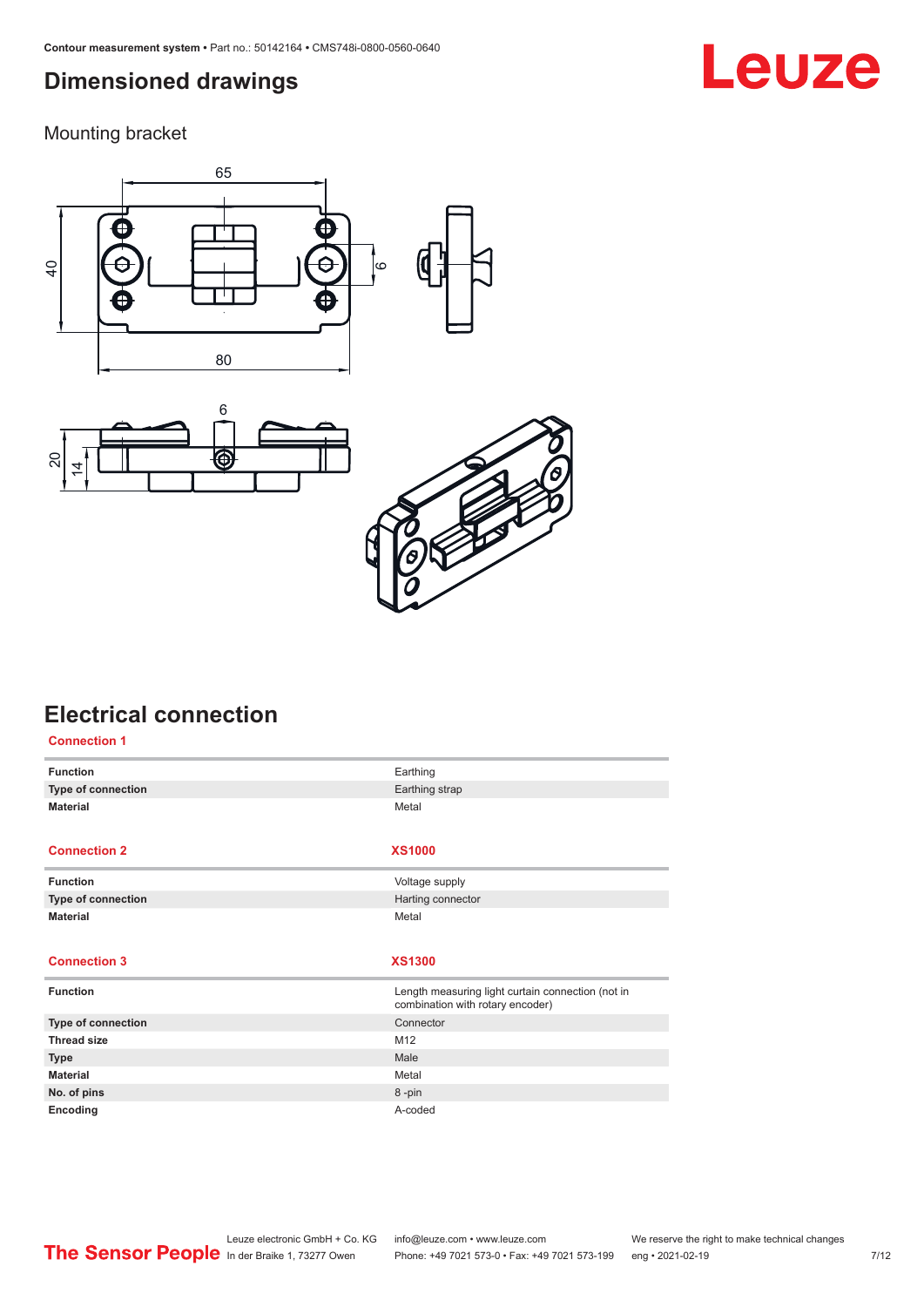# **Electrical connection**

# **Pin Pin assignment**

| 1              | $V +$           |
|----------------|-----------------|
| $\overline{2}$ | IO <sub>1</sub> |
| 3              | GND             |
| $\overline{4}$ | IO-Link         |
| 5              | IO <sub>2</sub> |
| 6              | IO3             |
| 7              | IO <sub>4</sub> |
| 8              | <b>GND</b>      |
|                |                 |

### **Connection 4 XS1301**

| <b>Function</b>    | Width measuring light curtain connection |
|--------------------|------------------------------------------|
| Type of connection | Connector                                |
| <b>Thread size</b> | M <sub>12</sub>                          |
| <b>Type</b>        | Male                                     |
| <b>Material</b>    | Metal                                    |
| No. of pins        | 8-pin                                    |
| Encoding           | A-coded                                  |

### **Pin Pin assignment**

| V+<br>IO <sub>1</sub><br>$\overline{2}$<br>GND<br>3<br>IO-Link<br>$\overline{4}$ |
|----------------------------------------------------------------------------------|
|                                                                                  |
|                                                                                  |
|                                                                                  |
|                                                                                  |
| IO <sub>2</sub><br>5                                                             |
| IO3<br>6                                                                         |
| IO4<br>7                                                                         |
| <b>GND</b><br>8                                                                  |



**Connection 5 XS1302**

| <b>Function</b>    | Height measuring light curtain connection |
|--------------------|-------------------------------------------|
| Type of connection | Connector                                 |
| <b>Thread size</b> | M12                                       |
| <b>Type</b>        | Male                                      |
| <b>Material</b>    | Metal                                     |
| No. of pins        | 8-pin                                     |
| Encoding           | A-coded                                   |

### **Pin Pin assignment**

|                | $V +$           |
|----------------|-----------------|
| $\overline{2}$ | IO <sub>1</sub> |
| 3              | GND             |
| $\overline{4}$ | IO-Link         |
| 5              | IO2             |
| 6              | IO3             |
| 7              | IO4             |
| 8              | <b>GND</b>      |
|                |                 |





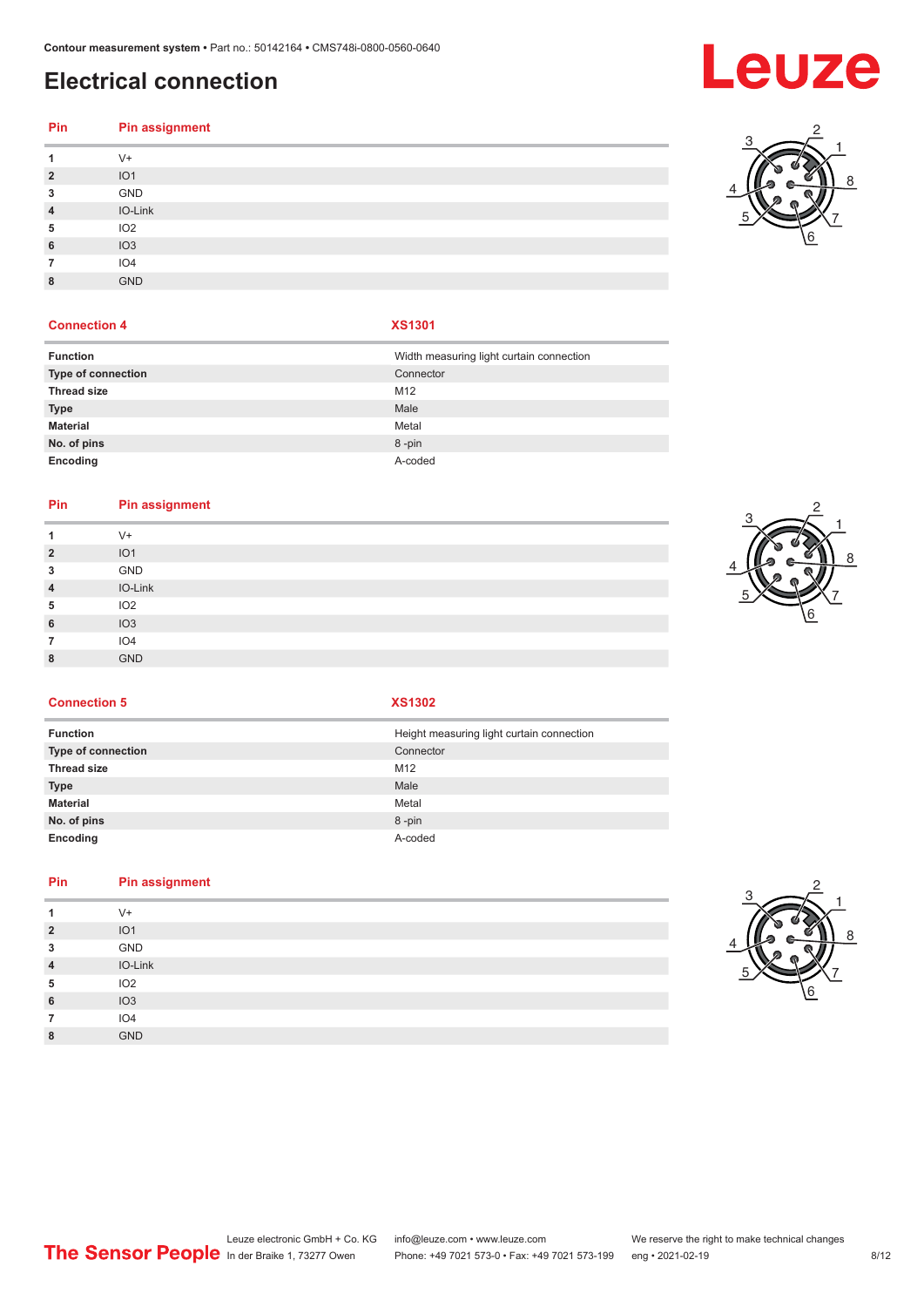# **Electrical connection**

### **Connection 6 XS1400**

| <b>Function</b>    | Rotary encoder connection (not in combination with<br>length measuring light curtain) |
|--------------------|---------------------------------------------------------------------------------------|
| Type of connection | Connector                                                                             |
| <b>Thread size</b> | M <sub>12</sub>                                                                       |
| <b>Type</b>        | Male                                                                                  |
| <b>Material</b>    | Metal                                                                                 |
| No. of pins        | 8-pin                                                                                 |
| Encoding           | A-coded                                                                               |

### **Pin Pin assignment**

|                | U-     |
|----------------|--------|
| $\overline{2}$ | U+     |
| 3              | A      |
| $\overline{4}$ | B      |
| 5              | N      |
| 6              | A inv. |
| 7              | B inv. |
| 8              | N inv. |
| 9              | Shield |

### **Connection 7 XETH1**

| <b>Function</b>    | External Ethernet TCP/IP connection |
|--------------------|-------------------------------------|
| Type of connection | Connector                           |
| <b>Thread size</b> | M12                                 |
| <b>Type</b>        | Male                                |
| <b>Material</b>    | Metal                               |
| No. of pins        | $4$ -pin                            |
| Encoding           | A-coded                             |

### **Pin Pin assignment**

| Pin            | <b>Pin assignment</b> |   |
|----------------|-----------------------|---|
|                | TD+                   |   |
| $\overline{2}$ | $RD+$                 | a |
| 3              | TD-                   |   |
| $\overline{4}$ | RD-                   |   |

### **Connection 8**

| w |  |
|---|--|

| Function           | PROFINET IN connection (optional) |
|--------------------|-----------------------------------|
| Type of connection | Connector                         |
| <b>Thread size</b> | M12                               |
| <b>Type</b>        | Male                              |
| Material           | Metal                             |
| No. of pins        | $4 - pin$                         |
| Encoding           | A-coded                           |

### **Pin Pin assignment**

|                | TD+ |
|----------------|-----|
| $\overline{2}$ | RD+ |
| ີ              | TD- |
| $\Lambda$      | RD- |



1



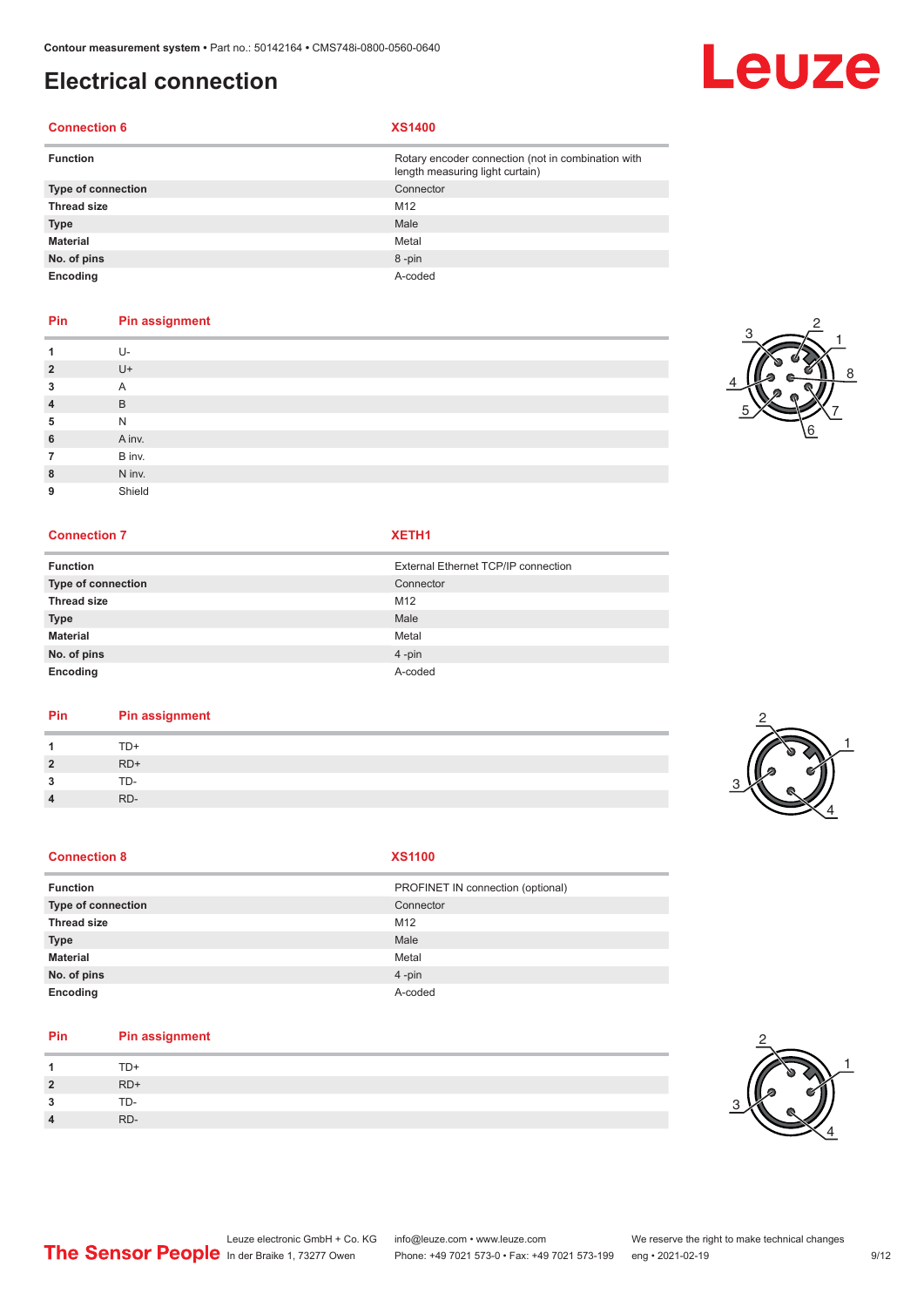# <span id="page-9-0"></span>**Electrical connection**

# Leuze

### **Connection 9 XS1101**

| <b>Function</b>           | PROFINET OUT connection (optional) |
|---------------------------|------------------------------------|
| <b>Type of connection</b> | Connector                          |
| <b>Thread size</b>        | M12                                |
| <b>Type</b>               | Male                               |
| <b>Material</b>           | Metal                              |
| No. of pins               | $4$ -pin                           |
| Encoding                  | A-coded                            |

| Pin          | <b>Pin assignment</b> |
|--------------|-----------------------|
|              | TD+                   |
| $\mathbf{2}$ | $RD+$                 |
| 2            | TD-                   |
|              | RD-                   |



# **Diagrams**



x Total measuring length from width and height measuring light curtain [mm]

y Max. conveyor speed [m/s]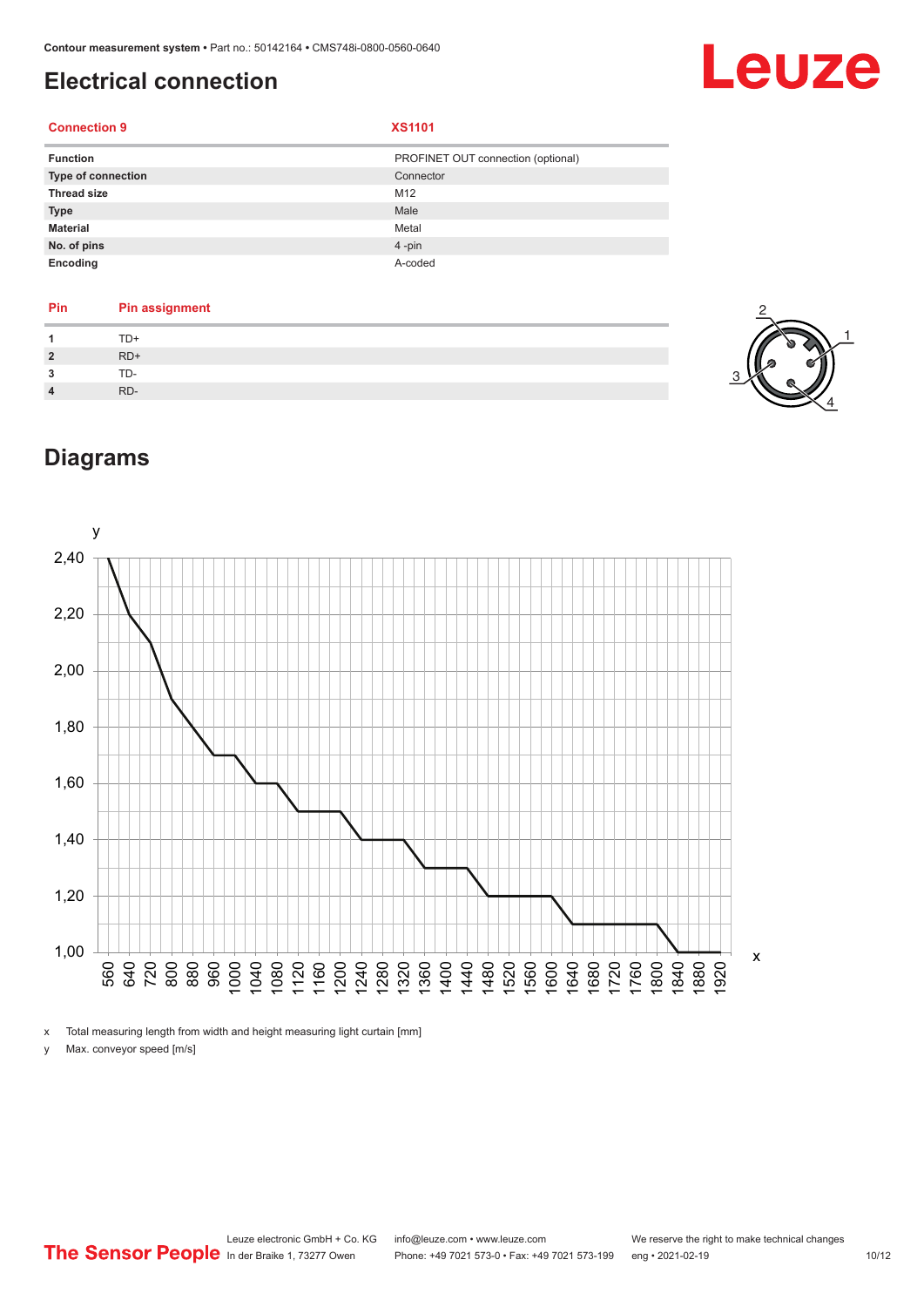## <span id="page-10-0"></span>**Notes**



### **Observe intended use!**

|  |  |  |  |  |  |  |  |  |  | $\%$ This product is not a safety sensor and is not intended as personnel protection. |  |
|--|--|--|--|--|--|--|--|--|--|---------------------------------------------------------------------------------------|--|
|--|--|--|--|--|--|--|--|--|--|---------------------------------------------------------------------------------------|--|

 $\%$  The product may only be put into operation by competent persons.

 $\%$  Only use the product in accordance with its intended use.

### **Accessories**

# Connection technology - Interconnection cables

|                    |        | Part no. | <b>Designation</b>                     | <b>Article</b>        | <b>Description</b>                                                                                                                                                                         |
|--------------------|--------|----------|----------------------------------------|-----------------------|--------------------------------------------------------------------------------------------------------------------------------------------------------------------------------------------|
| $_{\odot}$<br>≌    | Ü<br>Ū | 50135082 | <b>KSS ET-M12-4A-</b><br>RJ45-A-P7-100 | Interconnection cable | Suitable for interface: Ethernet<br>Connection 1: Connector, M12, Axial, Male, D-coded, 4-pin<br>Connection 2: RJ45<br>Shielded: Yes<br>Cable length: 10,000 mm<br>Sheathing material: PUR |
| $_{\bigodot}$<br>≌ | 甘山     | 50135083 | <b>KSS ET-M12-4A-</b><br>RJ45-A-P7-150 | Interconnection cable | Suitable for interface: Ethernet<br>Connection 1: Connector, M12, Axial, Male, D-coded, 4-pin<br>Connection 2: RJ45<br>Shielded: Yes<br>Cable length: 15,000 mm<br>Sheathing material: PUR |
| $_{\odot}$<br>≝    | 甘量     | 50135084 | <b>KSS ET-M12-4A-</b><br>RJ45-A-P7-300 | Interconnection cable | Suitable for interface: Ethernet<br>Connection 1: Connector, M12, Axial, Male, D-coded, 4-pin<br>Connection 2: RJ45<br>Shielded: Yes<br>Cable length: 30,000 mm<br>Sheathing material: PUR |

### Mounting technology - Other

|  | Part no. | <b>Designation</b> | <b>Article</b>      | <b>Description</b>                                                                                                                                                                            |
|--|----------|--------------------|---------------------|-----------------------------------------------------------------------------------------------------------------------------------------------------------------------------------------------|
|  | 50143670 | BT 708M-MRSET      | Mounting device set | Design of mounting device: Profile kit<br>Fastening, at system: Screw type / vertical<br>Mounting bracket, at device: Groove mounting<br>Type of mounting device: Rigid<br>Material: Aluminum |
|  | 50143669 | BT 710M-MRSET      | Mounting device set | Design of mounting device: Profile kit<br>Fastening, at system: Screw type / vertical<br>Mounting bracket, at device: Groove mounting<br>Type of mounting device: Rigid<br>Material: Aluminum |
|  | 50142039 | BT 712M-MRSET      | Mounting device set | Design of mounting device: Profile kit<br>Fastening, at system: Screw type / vertical<br>Mounting bracket, at device: Groove mounting<br>Type of mounting device: Rigid<br>Material: Aluminum |